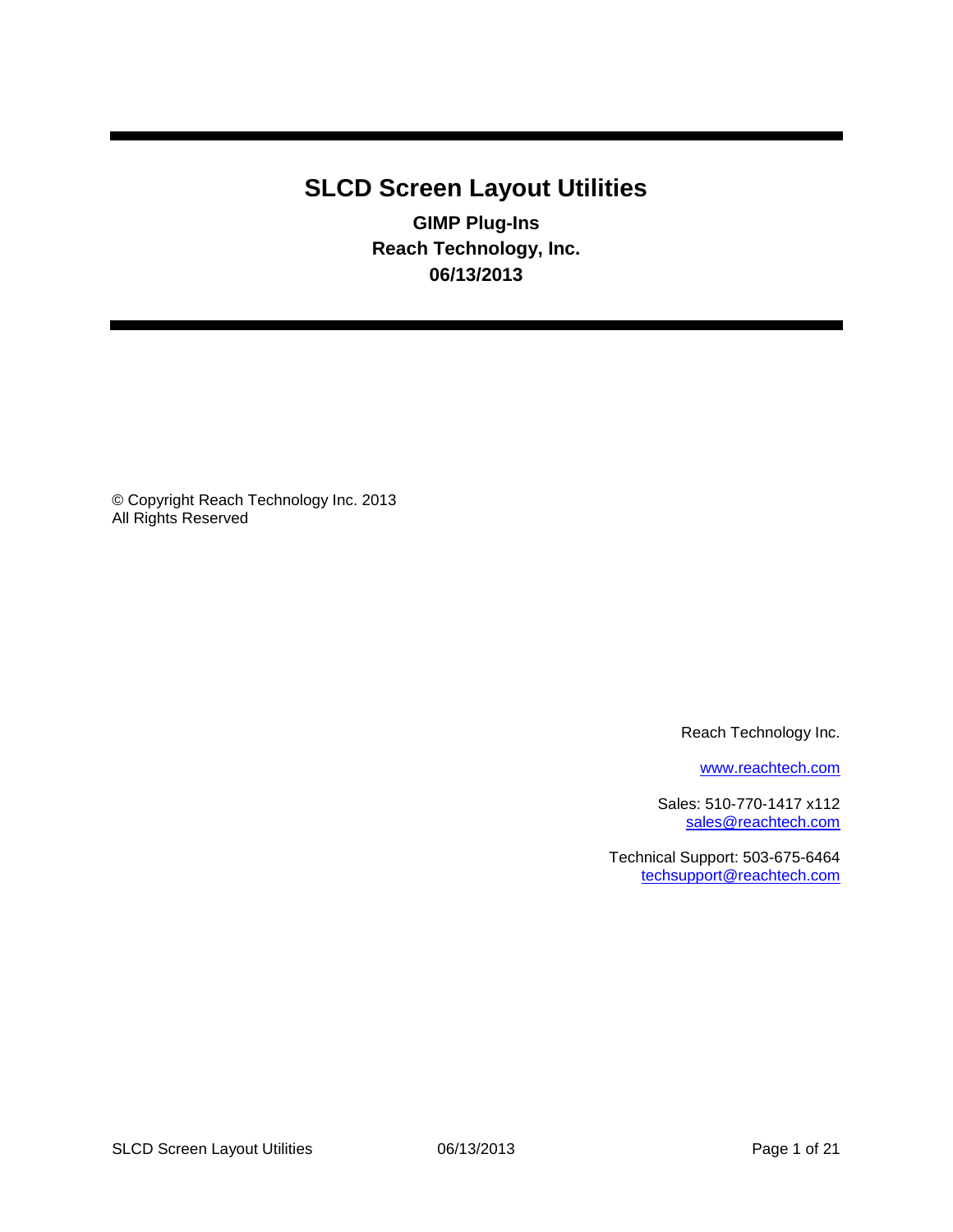## **Table of Contents**

| 2           |  |
|-------------|--|
| 3           |  |
| 4           |  |
| 5           |  |
| 5.1         |  |
| 5.2         |  |
| 6           |  |
| 6.1         |  |
| 6.2         |  |
| $7^{\circ}$ |  |
| 7.1         |  |
| 7.2         |  |
| 7.3         |  |
| 8           |  |
| 8.1         |  |
| 8.2         |  |
| 8.3         |  |
| 9           |  |
| 10          |  |
| 11          |  |
| 12          |  |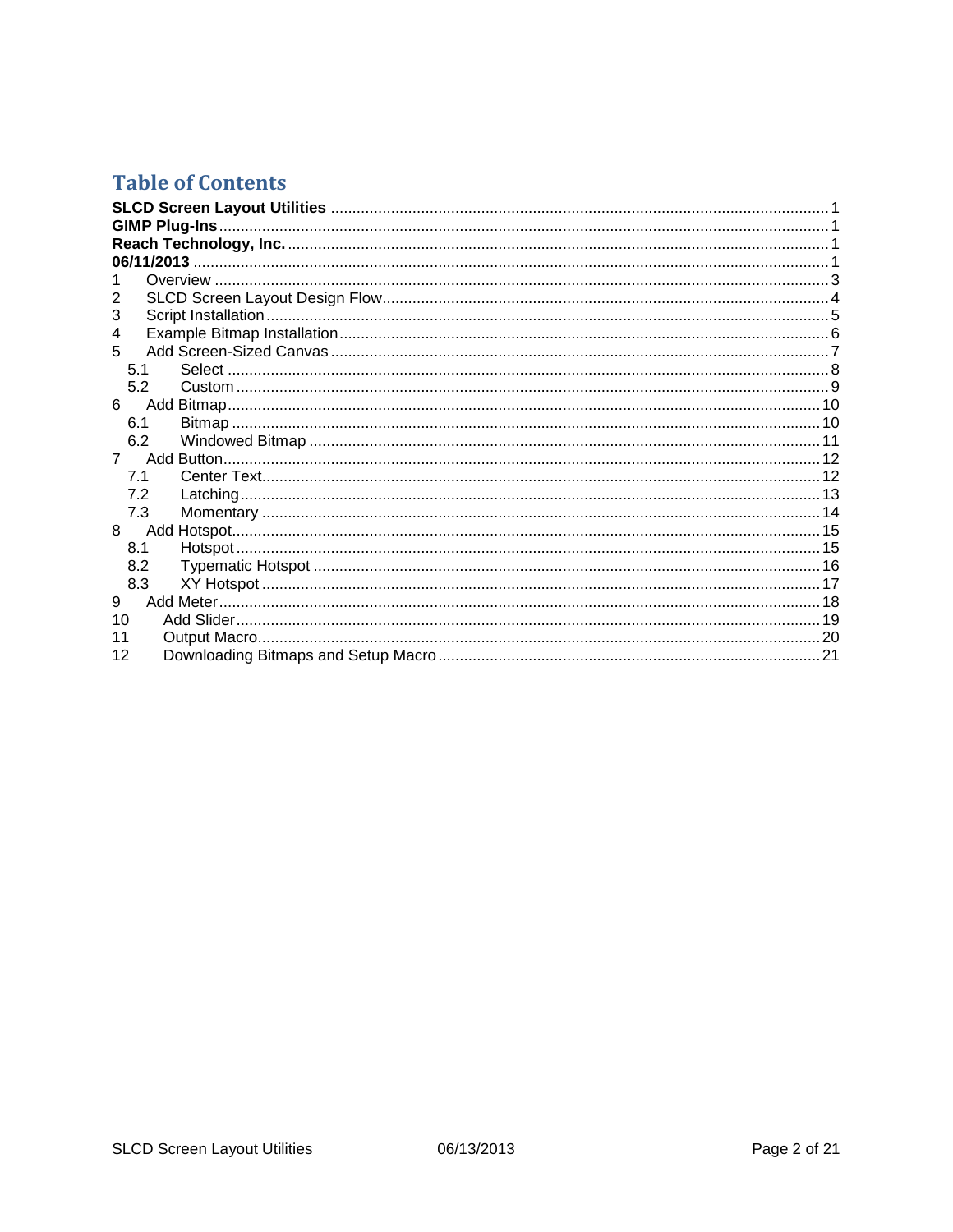### <span id="page-2-0"></span>**1 Overview**

This document describes a set of GIMP plug-in scripts that are used to design the screen layout on a Reach Technology SLCD Display Module.

These scripts were written for GIMP version 2.8.0 with Python version 2.7.2. It is recommended that you use these versions of GIMP and Python since the scripts may use GIMP or Python features that are not available in earlier versions.

This document and the plug-in scripts assume that the reader has a copy of the Reach SLCDX Software Reference Manual or the SLCD5+ Reference Manual, depending on which Display Module is being used. For the remainder of this document, the applicable reference manual will be referred to as the Reach Reference Manual.

This document also assumes that the reader is familiar with using GIMP. There are GIMP tutorials online in many locations, but a good starting point is the GIMP web site itself:<http://www.gimp.org/tutorials/>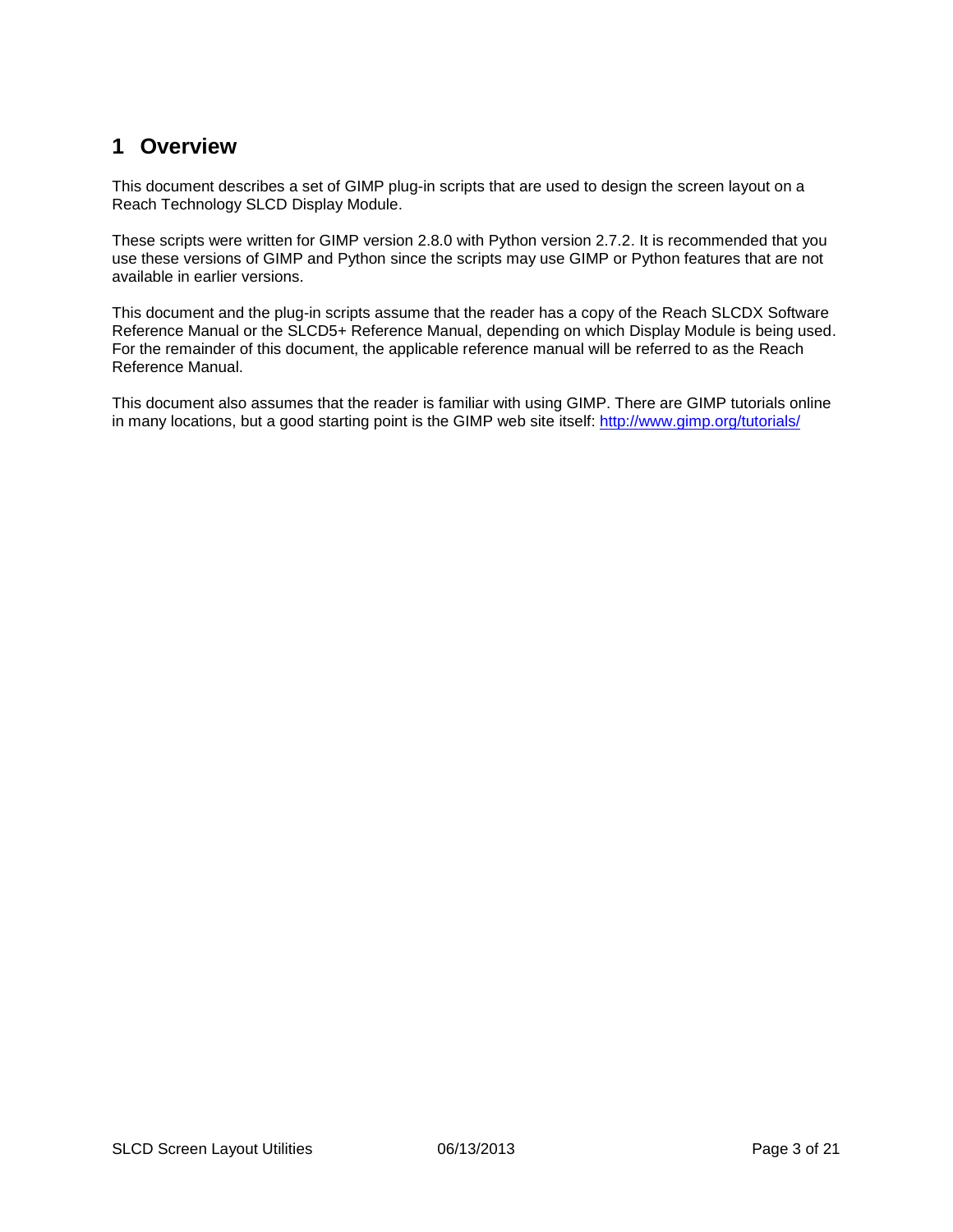## <span id="page-3-0"></span>**2 SLCD Screen Layout Design Flow**

The general design flow is to first select a screen-sized canvas by choosing one of the standard sizes or by defining a custom size.

Then, items such as buttons, sliders, meters, hotspots or bitmaps are added to this canvas. Items are added by selecting the appropriate GIMP menu entry, which will pop up a window to collect item-specific information from the user. Each item is added on a new layer, which allows the user to easily move the items into position on the screen canvas. The user is able to use all of the standard GIMP tools to move and align the screen items as desired.

Once all items have been placed, one final GIMP menu entry creates a macro that will, when programmed into the SLCD Display Module along with all of the associated bitmaps, generate the same screen on the SLCD Display Module.

The individual item layers are named using the SLCD command that is used to create the item on the SLCD. The parameters used in the command are collected from the user when the item is added, and a placeholder called COORDS is used to mark where the final X and Y location coordinates are placed when the macro is created.

The bitmaps used in the items above should all be located in the same folder, and they should use the naming convention suggested in the Reach Reference Manual. In summary, bitmap file names should have the desired bitmap number prepended to the file name. This helps BMPload put the bitmaps in a known order within the Display Module, which references all bitmaps by number. A typical file name would be something like "01\_button\_up.bmp" and it would be referenced inside the Display Module as bitmap 1.

When the macro file is generated, the script also generates an include file suitable for use in a C programming environment. This file contains definitions of each item placed on the screen using the nickname assigned to the item. This allows you to easily reference the screen items in your application code.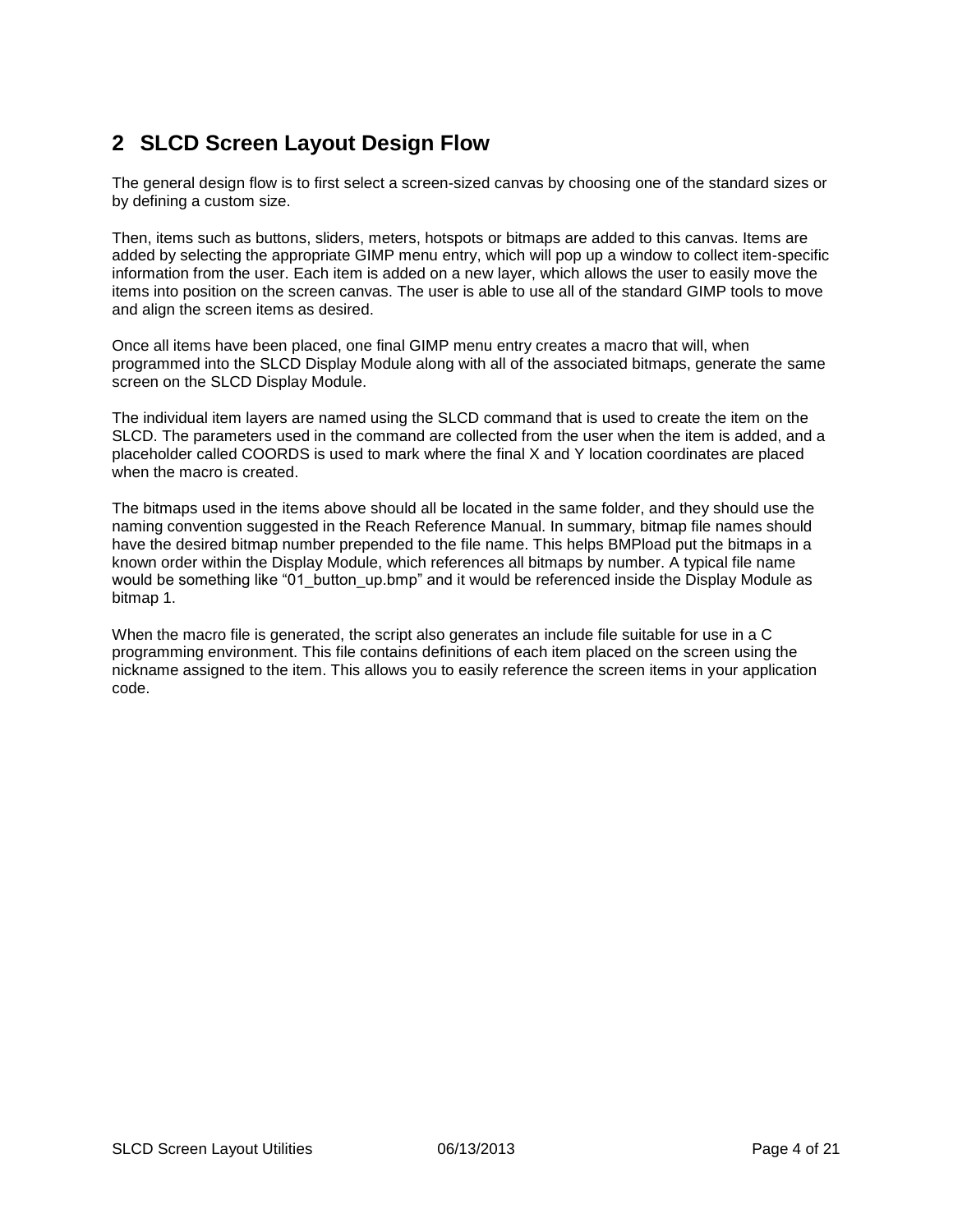### <span id="page-4-0"></span>**3 Script Installation**

The screen layout scripts are added to GIMP by unzipping the file ReachScreenLayoutUtils.ZIP, browsing into the Scripts folder in the ZIP file, and then copying all of the Python script files into the GIMP plug-ins folder. When GIMP is started, it will import the scripts into the standard GIMP menu structure. The Python script files are all of the files that have the ".py" extension.

On a Windows XP system, the GIMP plug-ins folder is typically located in your "Documents and Settings" folder, such as "C:\Documents and Settings\Fred\.gimp-2.8 \plug-ins".

On a Windows 7 system, the GIMP plug-ins folder is typically located in your "Users" folder, such as "C:\Users\Fred\.gimp-2.8 \plug-ins".

After running these scripts, an additional folder called ReachSLCD will be created in your GIMP folder. This folder is used by the scripts to store working information. This folder may be deleted, but after doing so you will need to reselect the bitmap files used for the screen items.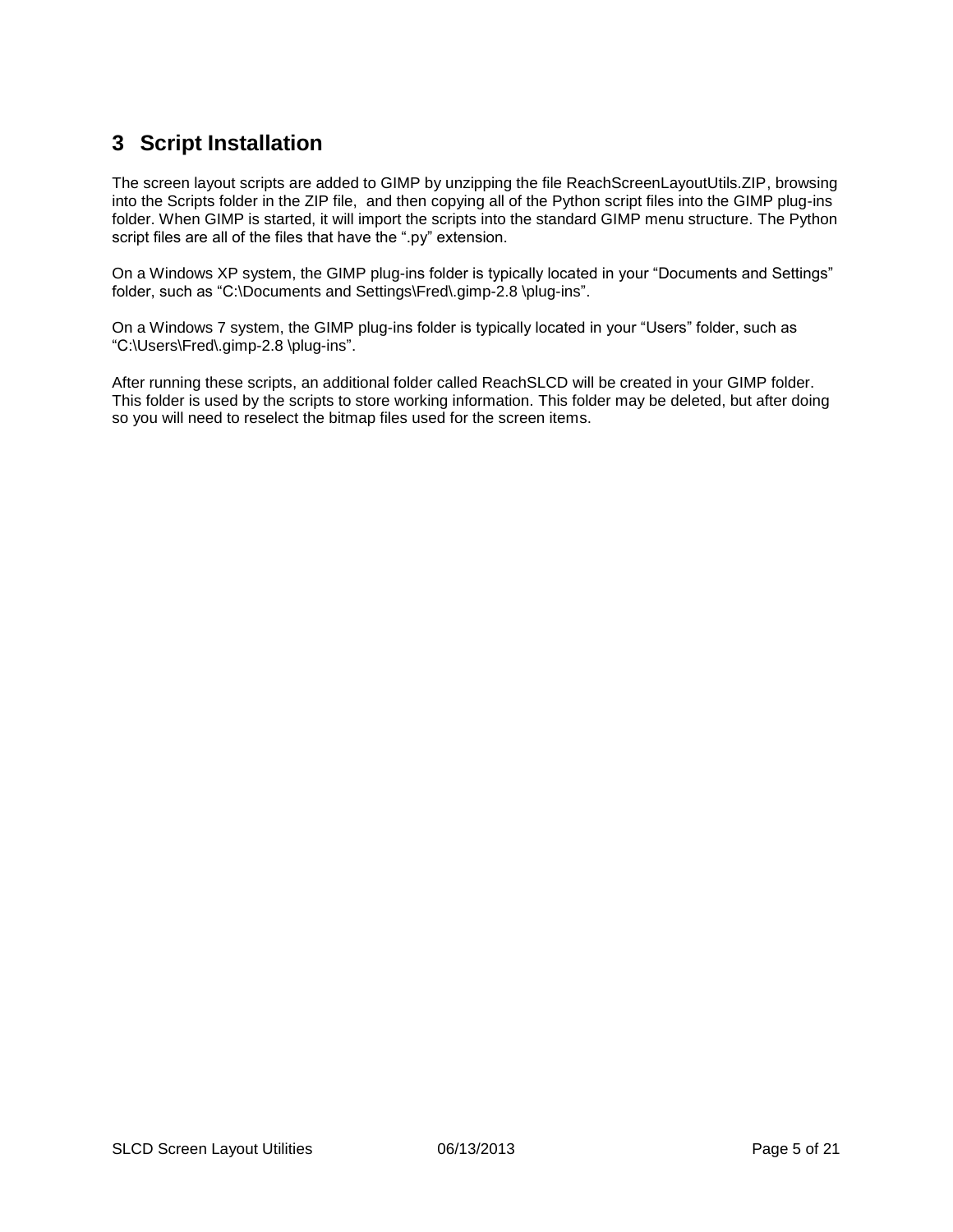## <span id="page-5-0"></span>**4 Example Bitmap Installation**

Some example bitmaps are in the ZIP file ReachScreenLayoutUtils.ZIP, in the Bitmaps folder. The easiest installation is to copy the Bitmaps folder to your Windows desktop.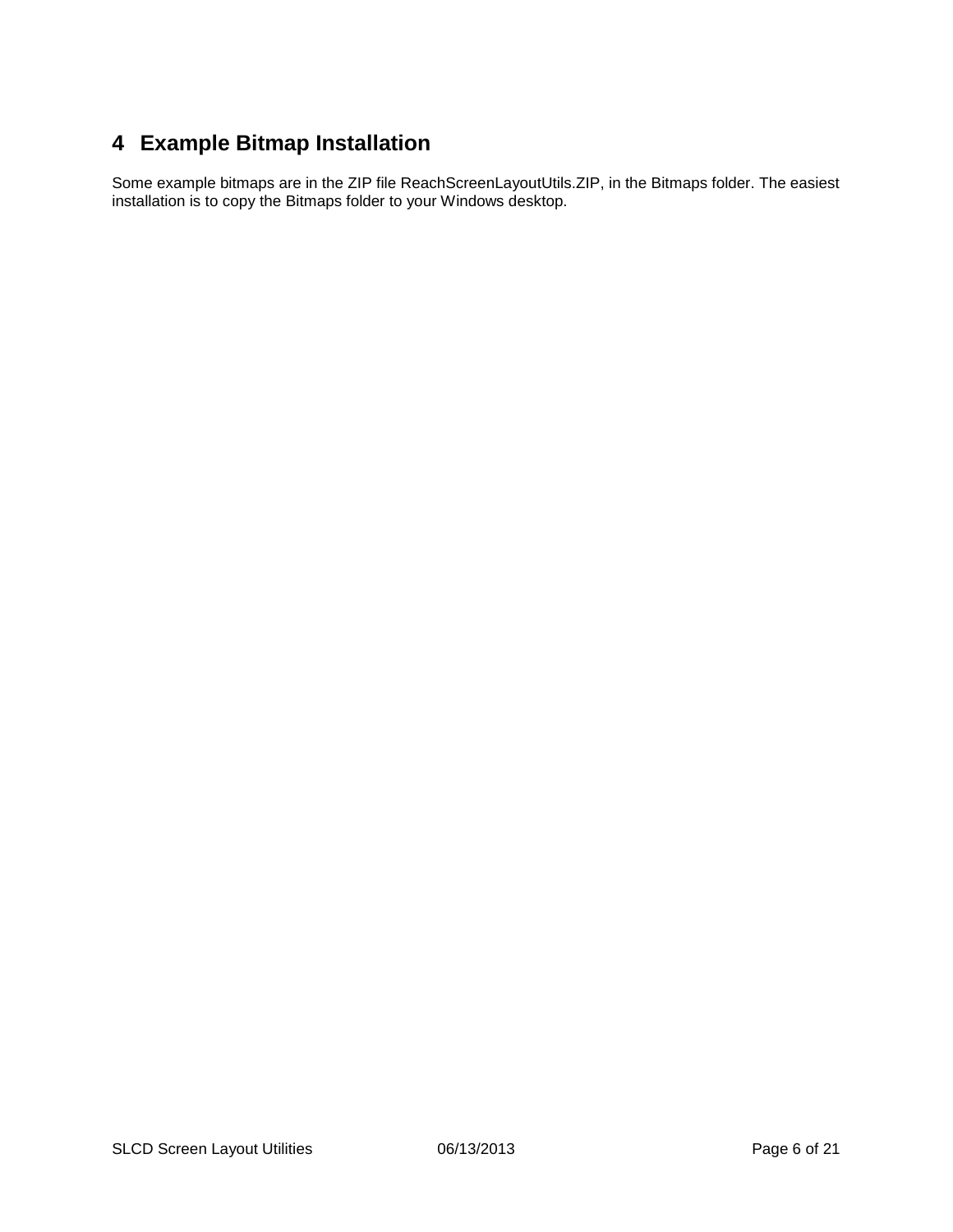## <span id="page-6-0"></span>**5 Add Screen-Sized Canvas**

The initial screen-sized canvas is added by starting GIMP, then selecting Create→ReachTech→SLCD, then either Custom or Select.

In the menu tree below, notice the other submenus for Bitmap, Button, Hotspot, Meter and Slider. Once a screen canvas is selected, these other options allow you to add the named items to the canvas. The items in these submenus and the Output Macro item are greyed-out until a canvas is added.

|             | <b>CNU</b> Image Manipulation Program |                          |                         |                        |                          |        |
|-------------|---------------------------------------|--------------------------|-------------------------|------------------------|--------------------------|--------|
| Eile        | Edit Select View Image                | Layer                    | Colors Tools Filters    | <b>Windows</b><br>Help |                          |        |
|             | New                                   | Ctrl+N                   |                         |                        |                          |        |
|             | Create                                | ×                        | р<br>From Clipboard     | Shift+Ctrl+V           |                          |        |
|             | $Q$ pen                               | Ctrl+O                   | From Webpage            |                        |                          |        |
|             | Open as Layers                        | Ctrl+Alt+O               | Scanner/Camera          |                        |                          |        |
|             | Open Location                         |                          | Screen Shot             |                        |                          |        |
|             | Open Recent                           | ь                        | <b>Buttons</b><br>Logos |                        |                          |        |
| ■           | Save                                  | $CtrI + S$               | New Brush from Text     |                        |                          |        |
| œ           | Save As                               | Shift+Ctrl+S             | Patterns                | ٠                      |                          |        |
|             | Save a Copy                           |                          | ReachTech               | ×                      | Bitmap                   |        |
| ×           | Revert                                |                          | Web Page Themes         | ۰                      | <b>Button</b><br>Hotspot |        |
|             | Export to                             | $Ctr +E$                 |                         |                        | Meter                    |        |
|             | Export                                | Shift+Ctrl+E             |                         |                        | SLCD.<br>ъ               | Custom |
|             | Create Template                       |                          |                         |                        | Slider<br>٠              | Select |
| ä           | Print                                 | $CtrI+P$                 |                         |                        | Output Macro             |        |
|             | Properties                            |                          |                         |                        |                          |        |
| ×           | Close                                 | Ctrl+W                   |                         |                        |                          |        |
|             | Close all                             | Shift+Ctrl+W             |                         |                        |                          |        |
| ÷.          | Quit                                  | Ctrl+Q                   |                         |                        |                          |        |
|             | <b>Brush</b><br>2. Hardness 050       | $\overline{\mathscr{D}}$ |                         |                        |                          |        |
|             |                                       |                          |                         |                        |                          |        |
| <b>Eize</b> |                                       | 20.00 <sup>4</sup><br>匐  |                         |                        |                          |        |
|             | <b>Aspect Ratio</b>                   | 0.00 <sup>o</sup><br>幻   |                         |                        |                          |        |
| Angle       |                                       | 0.00<br>Ð                |                         |                        |                          |        |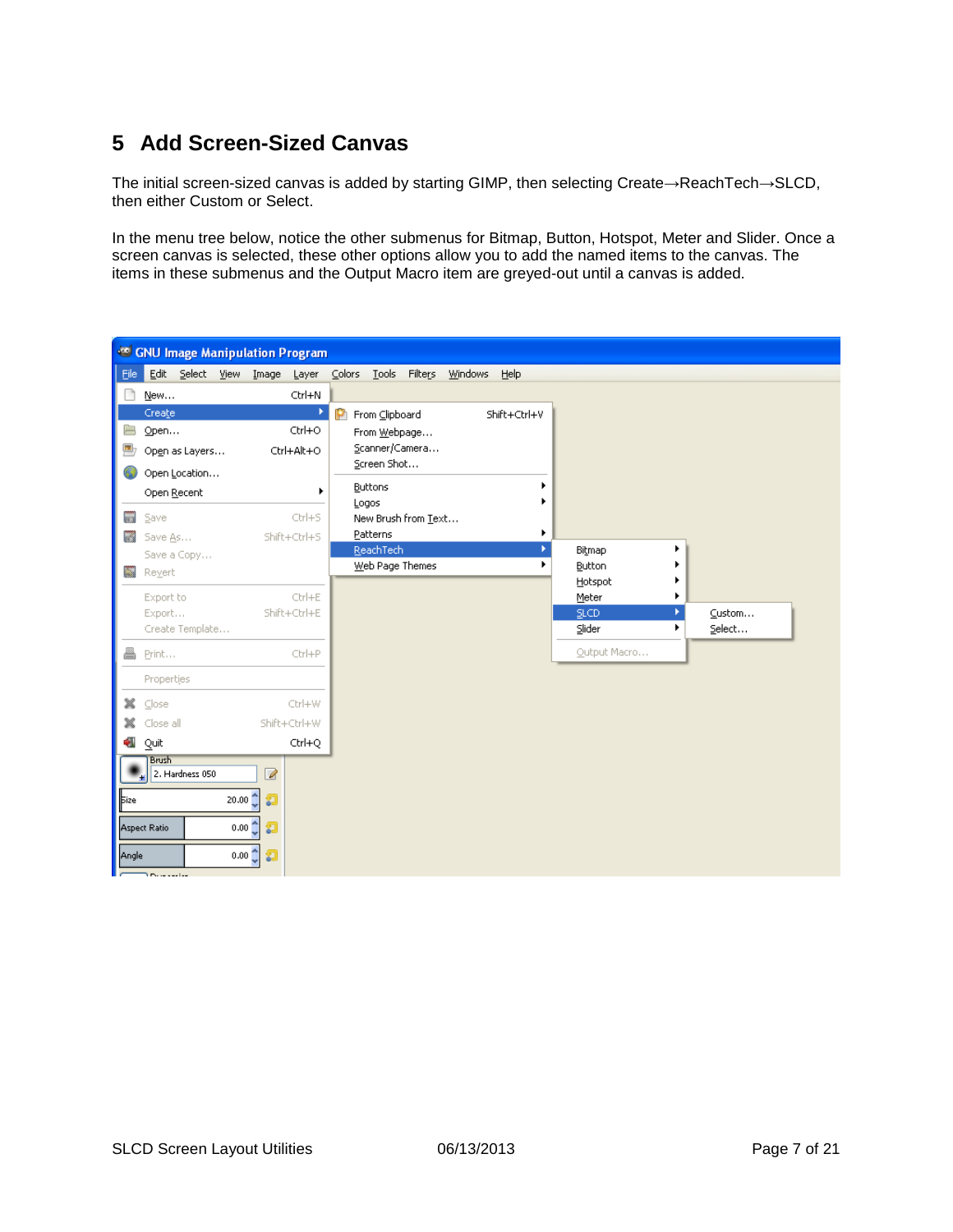#### <span id="page-7-0"></span>5.1Select

The Select option lets you select from one of several pre-defined screen canvas sizes based on standard Reach SLCD products and orientation (where applicable), and then use a file browser option to select the folder that contains all of the bitmaps that will be used in this design.

| پ                 | python_fu_Reach_SLCD_Select                         |                  |
|-------------------|-----------------------------------------------------|------------------|
|                   | Create a screen image for a standard Reach display. |                  |
|                   | ◉ 4.3" WQVGA (Landscape)                            | (480x272)        |
|                   | ◯ 4.3" WQVGA (Portrait)                             | (272x480)        |
|                   | 5.7" Standard QVGA (Landscape)                      | (320x240)        |
|                   | 5.7" Standard QVGA (Portrait)                       | (240x320)        |
| Type              | 5.7" High Res VGA (Landscape)                       | (640x480)        |
|                   | 7" WVGA (Landscape)                                 | $(800\times480)$ |
|                   | ◯ 8.4" VGA (Landscape)                              | (640x480)        |
|                   | 10.4" SVGA (Landscape)                              | $(800\times600)$ |
| <b>BMP Folder</b> | Bitmaps                                             |                  |
|                   |                                                     |                  |
| Help              | OΚ                                                  | Cancel           |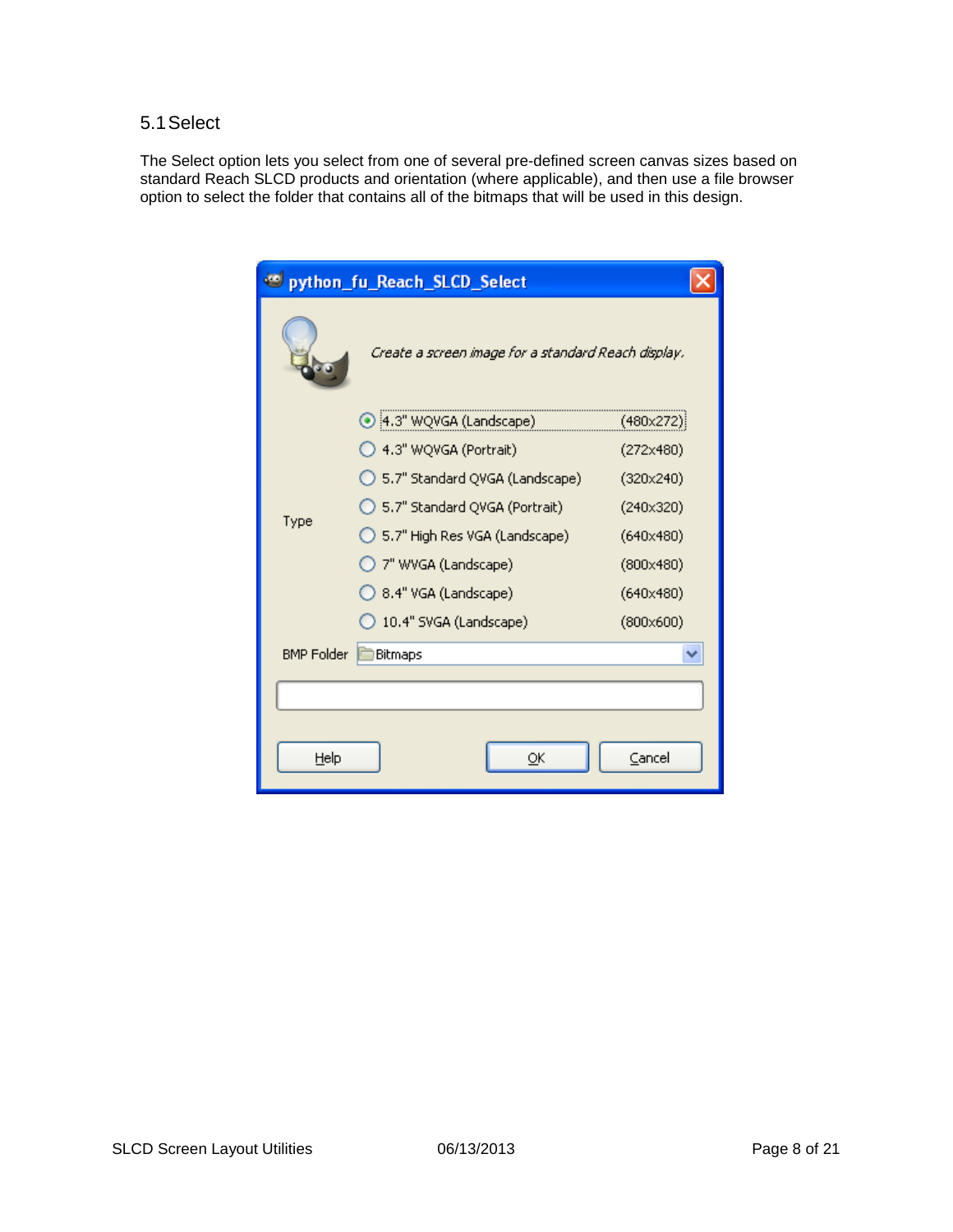#### <span id="page-8-0"></span>5.2Custom

The Custom option lets you specify the width and height of the screen canvas, and then use a file browser option to select the folder that contains all of the bitmaps that will be used in this design.

| ها                | python_fu_Reach_SLCD_Custom                            |
|-------------------|--------------------------------------------------------|
|                   | Create a custom size screen image for a Reach display. |
| Width             | 800                                                    |
| Height            | 480                                                    |
| <b>BMP Folder</b> | Bitmaps                                                |
|                   |                                                        |
|                   |                                                        |
| Help              | Cancel<br>QK                                           |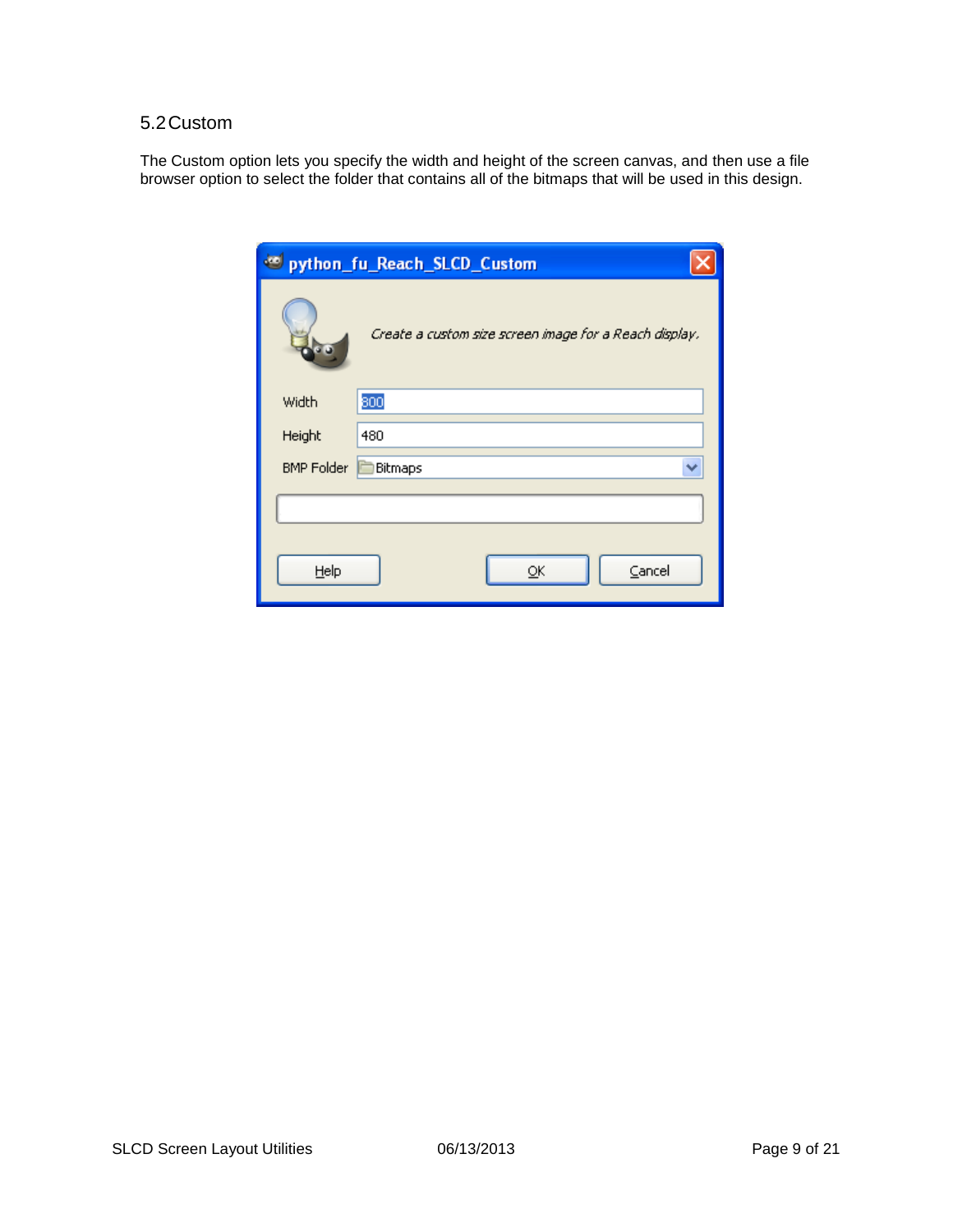## <span id="page-9-0"></span>**6 Add Bitmap**

To add a bitmap to the screen, select Create→ReachTech→Bitmap, then select either Bitmap or Windowed Bitmap.

#### <span id="page-9-1"></span>6.1Bitmap

The Bitmap option allows you to select the bitmap file name (assumed to be in the folder selected when the screen canvas was added) and assign a nickname to the bitmap.

|          | python_fu_Reach_SLCD_Add_Bitmap                                                                                                                                     |
|----------|---------------------------------------------------------------------------------------------------------------------------------------------------------------------|
|          | Add a bitmap to an existing screen image.<br>Bitmap file names are assumed to have numbers pre-pended,<br>as per the "Bitmap file naming convention" in the manual. |
| bmp File | , 01_fractal_egg_64_64.bmp                                                                                                                                          |
| NickName | NickName                                                                                                                                                            |
| Help     | Cancel<br>ОК                                                                                                                                                        |
|          |                                                                                                                                                                     |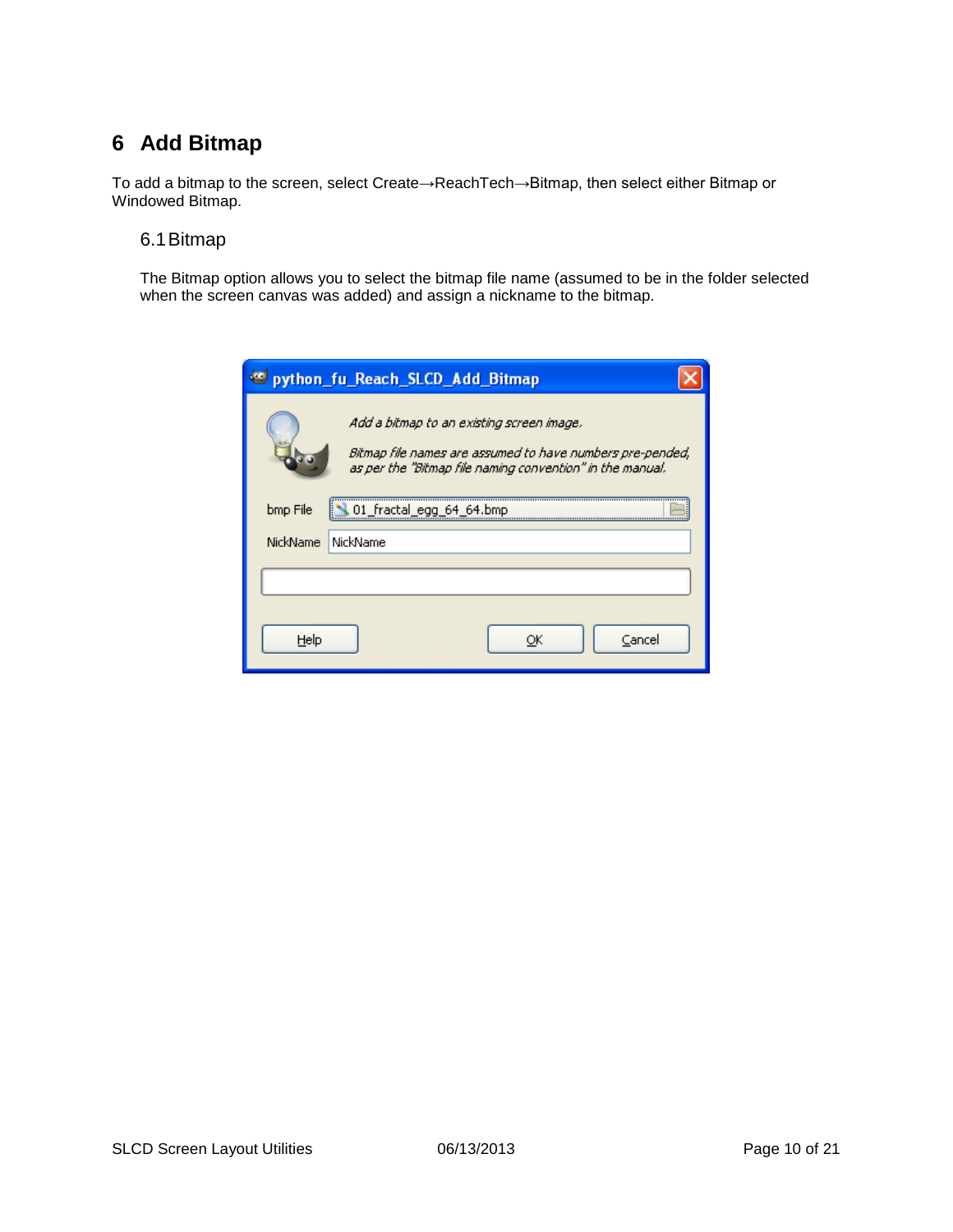### <span id="page-10-0"></span>6.2Windowed Bitmap

The Windowed Bitmap option allows you to select the bitmap file name, the bitmap orientation, the window length and offset, and assign a nickname to the bitmap. The Reach Reference Manual details the meaning of these values.

|          | ed python_fu_Reach_SLCD_Add_Windowed_Bitmap                                                                                                                                  |
|----------|------------------------------------------------------------------------------------------------------------------------------------------------------------------------------|
|          | Add a windowed bitmap to an existing screen image.<br>Bitmap file names are assumed to have numbers pre-pended,<br>as per the "Bitmap file naming convention" in the manual. |
| bmp File | 11_SlidingCompass_H.unc.BMP                                                                                                                                                  |
| Orient   | Vertical<br>Horizontal                                                                                                                                                       |
| length   | 1                                                                                                                                                                            |
| offset   | 0                                                                                                                                                                            |
| NickName | NickName                                                                                                                                                                     |
|          |                                                                                                                                                                              |
| Help     | Cancel<br>ОК                                                                                                                                                                 |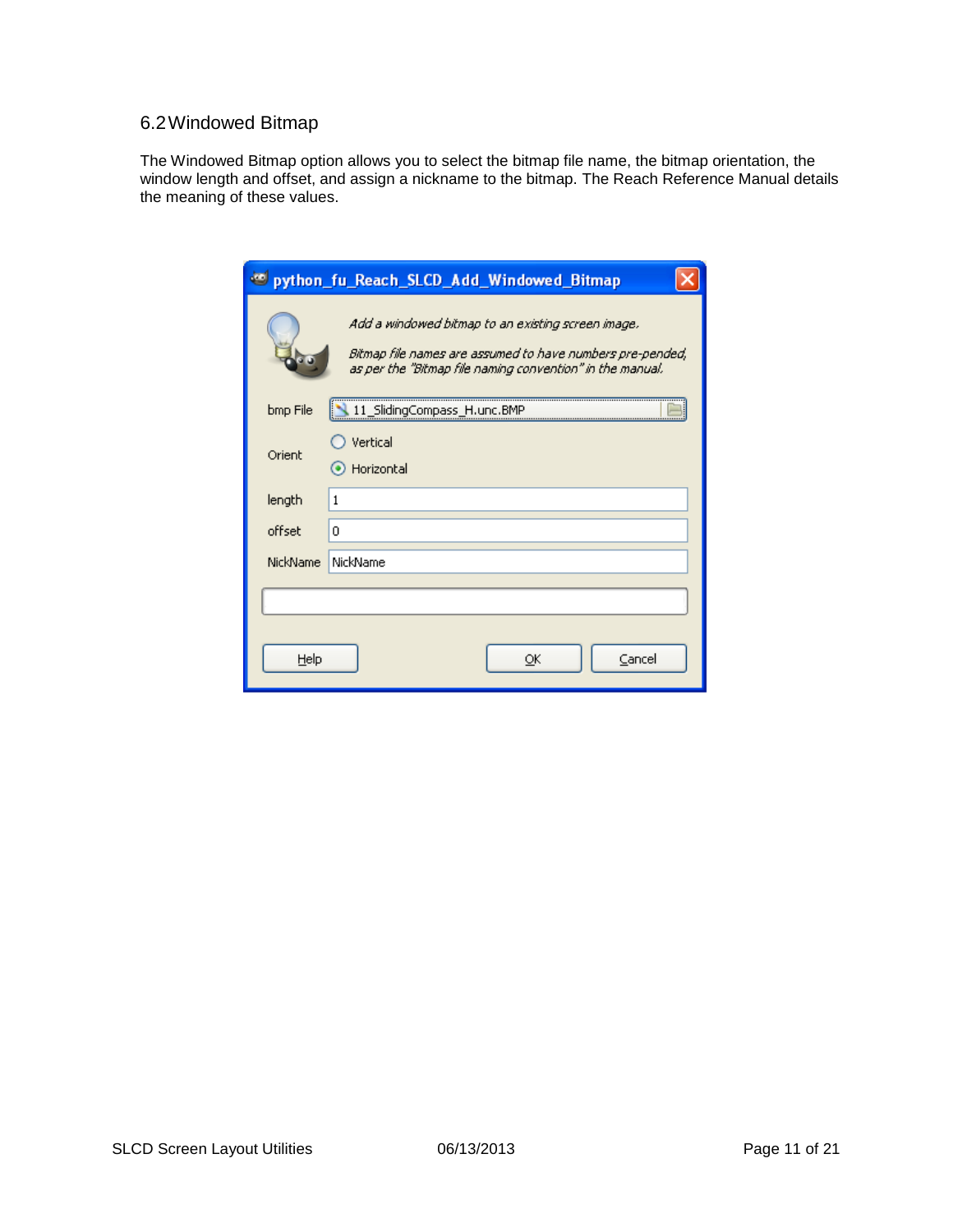## <span id="page-11-0"></span>**7 Add Button**

To add a button to the screen, select Create→ReachTech→Button, then select Center Text, Latching, or Momentary.

Note that in all button options, you must ensure that the button index is unique, and be aware that GIMP will tend to present the last-used button index as a default.

#### <span id="page-11-1"></span>7.1Center Text

The Center Text option allows you to select the button index, the button type, the text for the different states (as per type), the bitmap file names, and a nickname.

| of python_fu_Reach_SLCD_Add_Button_CenterText |                                                                                                                                                                                                                                                                                              |  |  |  |
|-----------------------------------------------|----------------------------------------------------------------------------------------------------------------------------------------------------------------------------------------------------------------------------------------------------------------------------------------------|--|--|--|
|                                               | Add a center-text button to an existing screen image.<br>Bitmap file names are assumed to have numbers pre-pended,<br>as per the "Bitmap file naming convention" in the manual.                                                                                                              |  |  |  |
| <b>Button Index</b>                           | ō                                                                                                                                                                                                                                                                                            |  |  |  |
| Type                                          | $\odot$ 1<br>Standard, notify on press<br>2 <sup>2</sup><br>Latching<br>Latching, initial state 0<br>20<br>21<br>Latching, initial state 1<br>3<br>Typematic<br>30.<br>Typematic, one beep<br>Standard, notify on release<br>$\overline{4}$<br>O 5.<br>Standard, notify on press and release |  |  |  |
| Text0                                         | Up                                                                                                                                                                                                                                                                                           |  |  |  |
| Text1                                         | Down                                                                                                                                                                                                                                                                                         |  |  |  |
| bmp0 File                                     | 02_button_up.unc.BMP                                                                                                                                                                                                                                                                         |  |  |  |
| bmp1 File                                     | 03_button_dn.unc.BMP                                                                                                                                                                                                                                                                         |  |  |  |
| NickName                                      | NickName                                                                                                                                                                                                                                                                                     |  |  |  |
| Help                                          | ОК<br>Cancel                                                                                                                                                                                                                                                                                 |  |  |  |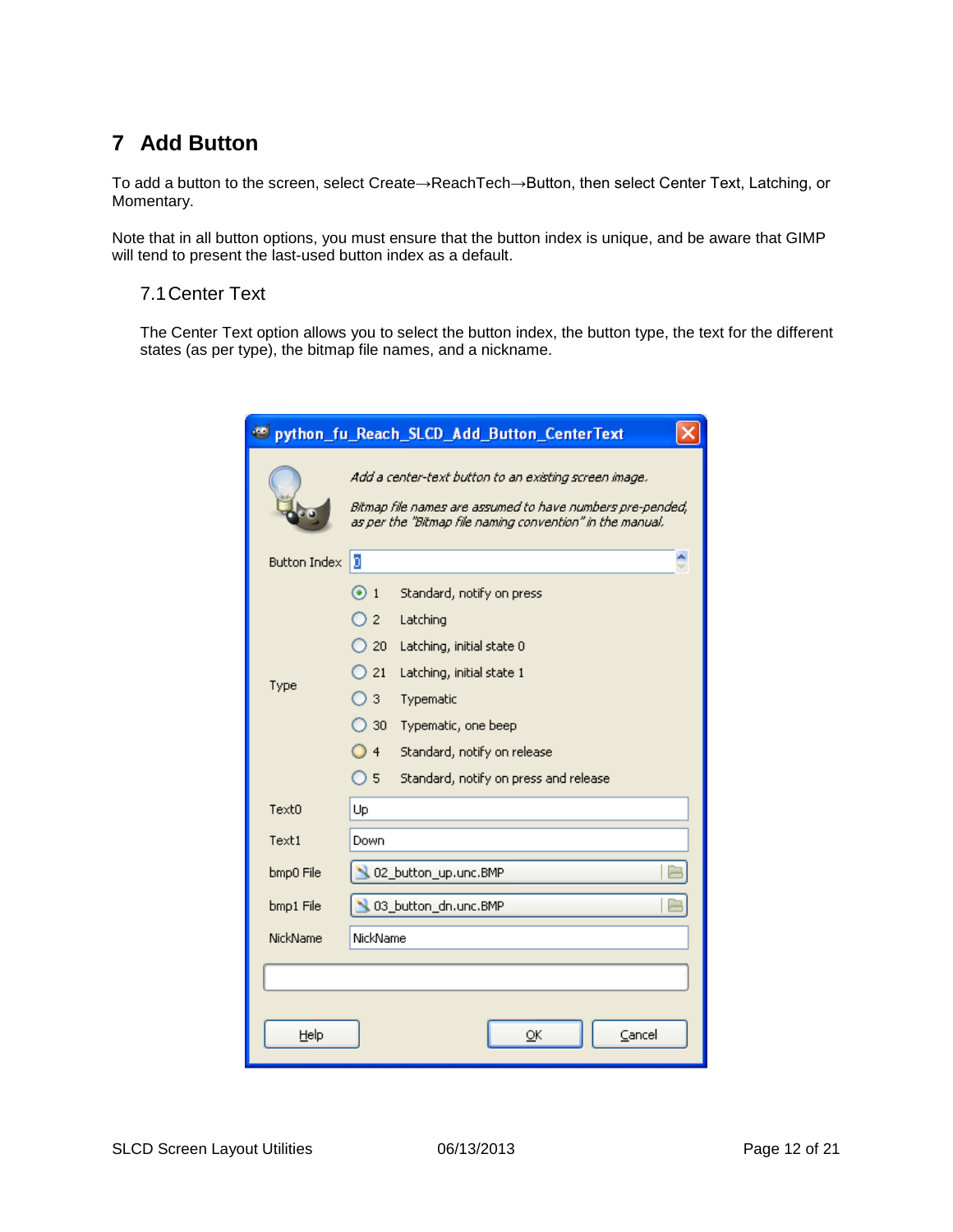### <span id="page-12-0"></span>7.2Latching

The Latching option allows you to select the button index, the button type, the text for the different states (as per type), the X and Y text offsets, the bitmap file names, and a nickname.

| python_fu_Reach_SLCD_Add_Button_Latching<br><b>PERSONAL</b> |                                                                                                                                                                              |  |  |  |
|-------------------------------------------------------------|------------------------------------------------------------------------------------------------------------------------------------------------------------------------------|--|--|--|
|                                                             | Add a latching button to an existing screen image.<br>Bitmap file names are assumed to have numbers pre-pended,<br>as per the "Bitmap file naming convention" in the manual. |  |  |  |
| <b>Button Index</b>                                         | b                                                                                                                                                                            |  |  |  |
| Type                                                        | $\odot$ 2<br>Latching<br>$\big)$ 20<br>Latching, initial state 0<br>21<br>Latching, initial state 1                                                                          |  |  |  |
| Up Text                                                     | Up                                                                                                                                                                           |  |  |  |
| Down Text                                                   | Down                                                                                                                                                                         |  |  |  |
| dx0                                                         | 0                                                                                                                                                                            |  |  |  |
| dy0                                                         | 0                                                                                                                                                                            |  |  |  |
| dx1                                                         | 0                                                                                                                                                                            |  |  |  |
| dy1                                                         | 0                                                                                                                                                                            |  |  |  |
| bmp0 File                                                   | 02_button_up.unc.BMP                                                                                                                                                         |  |  |  |
| bmp1 File                                                   | .03_button_dn.unc.BMP                                                                                                                                                        |  |  |  |
| NickName                                                    | NickName                                                                                                                                                                     |  |  |  |
|                                                             |                                                                                                                                                                              |  |  |  |
|                                                             |                                                                                                                                                                              |  |  |  |
| Help                                                        | Cancel<br>OK                                                                                                                                                                 |  |  |  |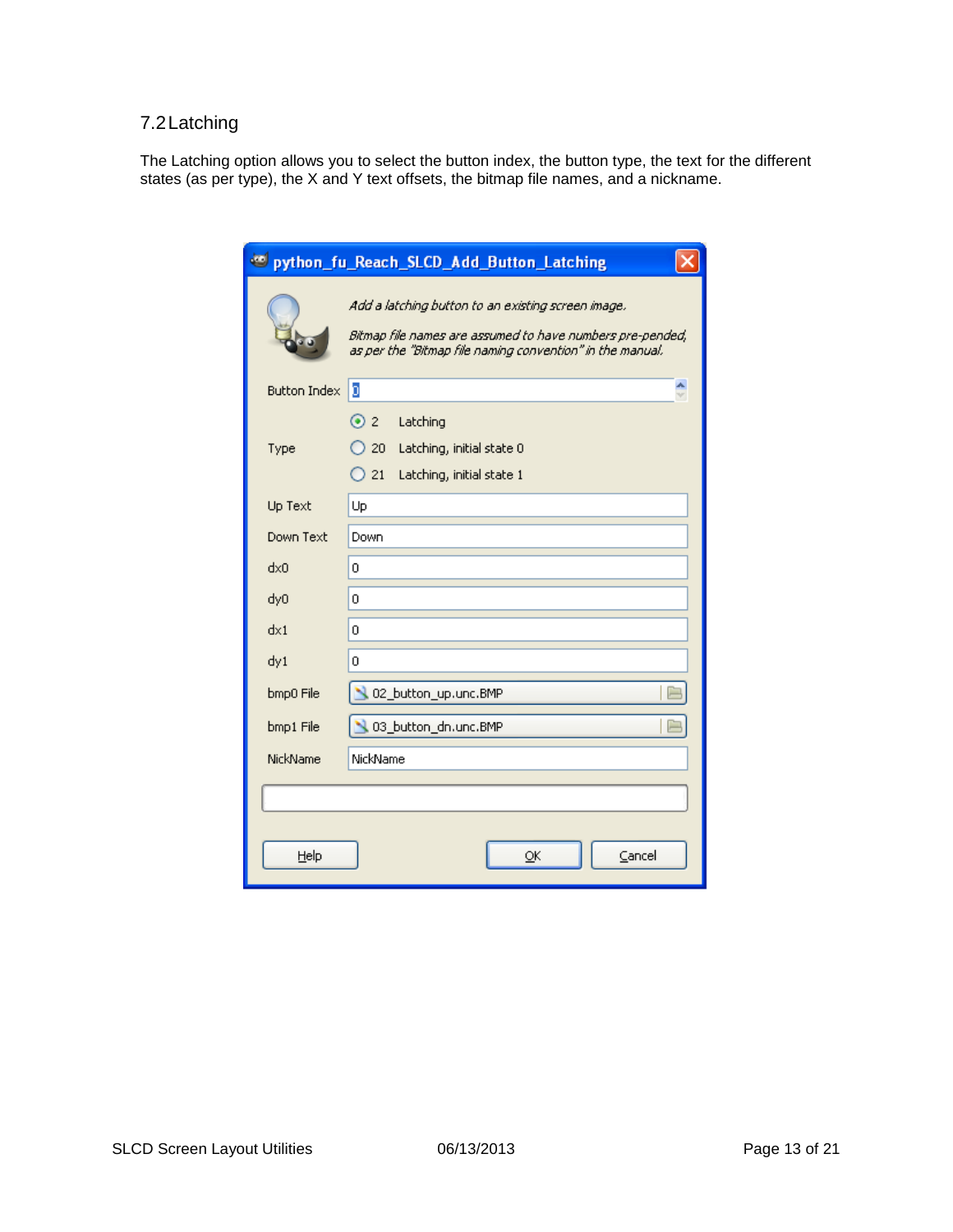### <span id="page-13-0"></span>7.3Momentary

The Momentary option allows you to select the button index, the button type, the text for the button, the X and Y text offsets, the bitmap file names, and a nickname.

| python_fu_Reach_SLCD_Add_Button_Momentary |                                                                                                                                                                               |  |  |  |
|-------------------------------------------|-------------------------------------------------------------------------------------------------------------------------------------------------------------------------------|--|--|--|
|                                           | Add a momentary button to an existing screen image.<br>Bitmap file names are assumed to have numbers pre-pended,<br>as per the "Bitmap file naming convention" in the manual. |  |  |  |
| <b>Button Index</b>                       | ō                                                                                                                                                                             |  |  |  |
|                                           | $\odot$ 1<br>Standard, notify on press                                                                                                                                        |  |  |  |
|                                           | 3<br>Typematic                                                                                                                                                                |  |  |  |
| Type                                      | 30<br>Typematic, one beep                                                                                                                                                     |  |  |  |
|                                           | $\overline{4}$<br>Standard, notify on release                                                                                                                                 |  |  |  |
|                                           | $\overline{)}$ 5<br>Standard, notify on press and release                                                                                                                     |  |  |  |
| Text                                      | Up                                                                                                                                                                            |  |  |  |
| dx                                        | 0                                                                                                                                                                             |  |  |  |
| dy                                        | 0                                                                                                                                                                             |  |  |  |
| bmp0 File                                 | 02_button_up.unc.BMP                                                                                                                                                          |  |  |  |
| bmp1 File                                 | 03 button_dn.unc.BMP                                                                                                                                                          |  |  |  |
| NickName                                  | NickName                                                                                                                                                                      |  |  |  |
|                                           |                                                                                                                                                                               |  |  |  |
|                                           |                                                                                                                                                                               |  |  |  |
| Help                                      | Cancel<br>ОК                                                                                                                                                                  |  |  |  |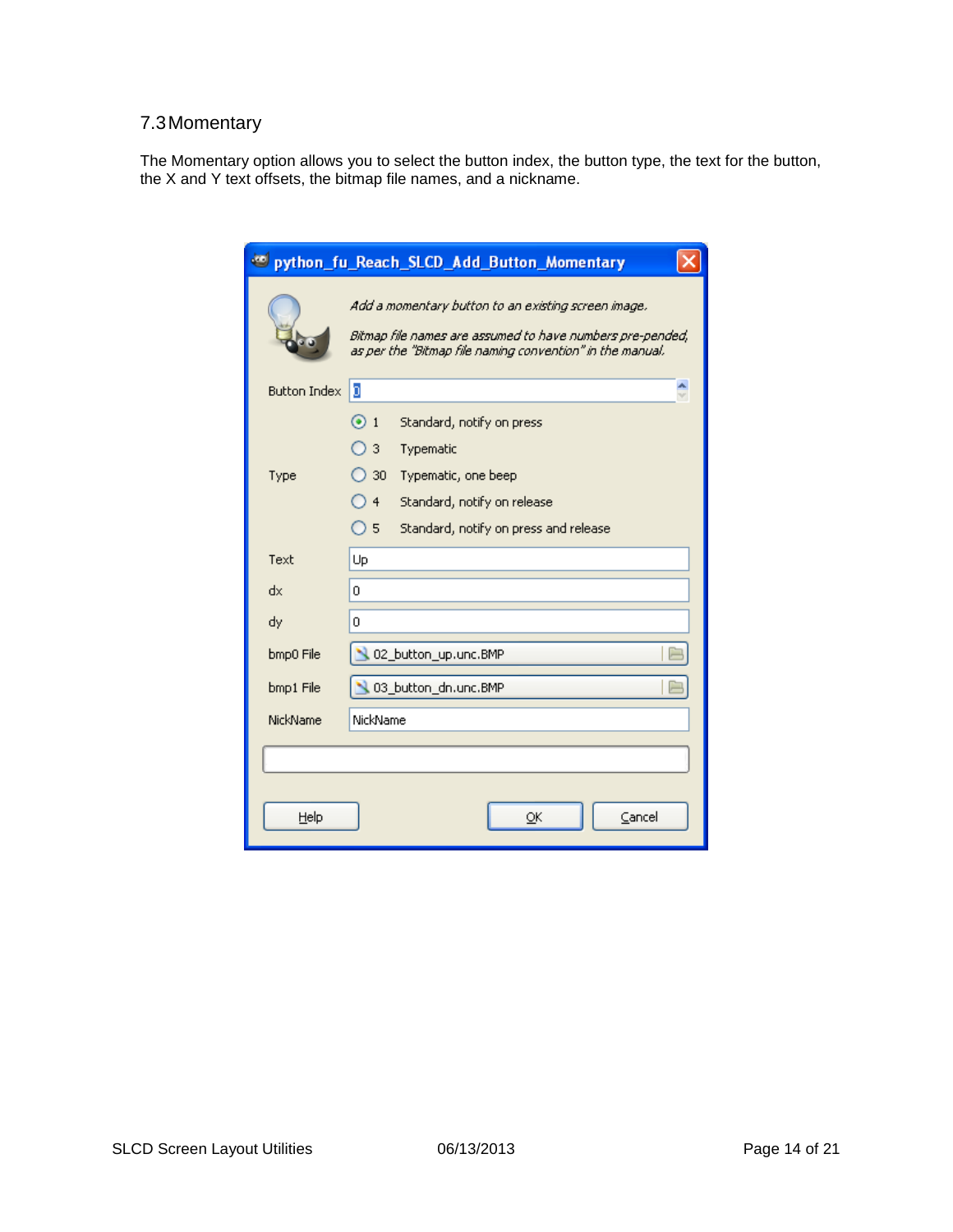### <span id="page-14-0"></span>**8 Add Hotspot**

To add a hotspot to the screen, select Create→ReachTech→Hotspot, then select Hotspot, Typematic Hotspot, or XY Hotspot.

Note that in all hotspot options, you must ensure that the hotspot index is unique, and be aware that GIMP will tend to present the last-used hotspot index as a default. Also note that the hotspot index range overlaps the slider index range, so you need to track them both to ensure no collisions.

#### <span id="page-14-1"></span>8.1Hotspot

The Hotspot option allows you to select the hotspot index, set the hotspot width and height, select the Invisible and/or No Beep (if applicable) parameters, and set a nickname.

|                          | e python_fu_Reach_Add_Hotspot                                                                                                                                                                             |
|--------------------------|-----------------------------------------------------------------------------------------------------------------------------------------------------------------------------------------------------------|
|                          | Add a hotspot to an existing screen image,<br>Note that the index value range overlaps the<br>slider index value range.<br>Note that the No Beep feature is only available<br>with the SLCD5+ controller. |
| Hotspot Index            | 128                                                                                                                                                                                                       |
| Width                    | 64                                                                                                                                                                                                        |
| Height                   | 64                                                                                                                                                                                                        |
| Invisible                | No                                                                                                                                                                                                        |
| No Beep<br>(SLCD5+ only) | No                                                                                                                                                                                                        |
| NickName                 | NickName                                                                                                                                                                                                  |
|                          |                                                                                                                                                                                                           |
| Help                     | Cancel<br>ок                                                                                                                                                                                              |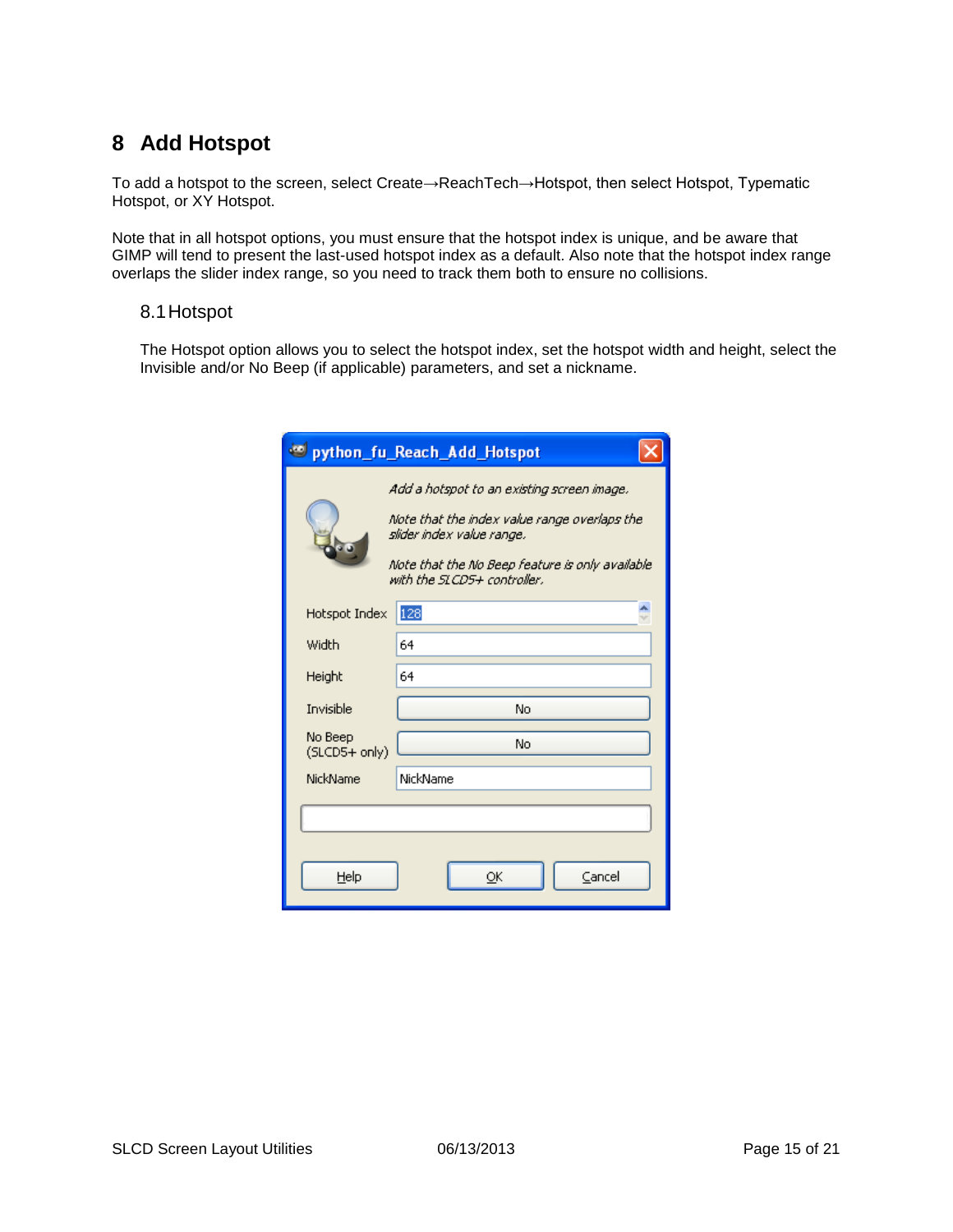### <span id="page-15-0"></span>8.2Typematic Hotspot

The Typematic Hotspot option allows you to select the hotspot index, set the hotspot width and height, select the Invisible parameter, and set a nickname.

|               | ed python_fu_Reach_Add_Typematic_Hotspot                                                                                          |
|---------------|-----------------------------------------------------------------------------------------------------------------------------------|
|               | Add a typematic hotspot to an existing screen image.<br>Note that the index value range overlaps the<br>slider index value range. |
| Hotspot Index | 128                                                                                                                               |
| Width         | 64                                                                                                                                |
| Height        | 64                                                                                                                                |
| Invisible     | No                                                                                                                                |
| NickName      | NickName                                                                                                                          |
|               |                                                                                                                                   |
| Help          | Cancel<br>oκ                                                                                                                      |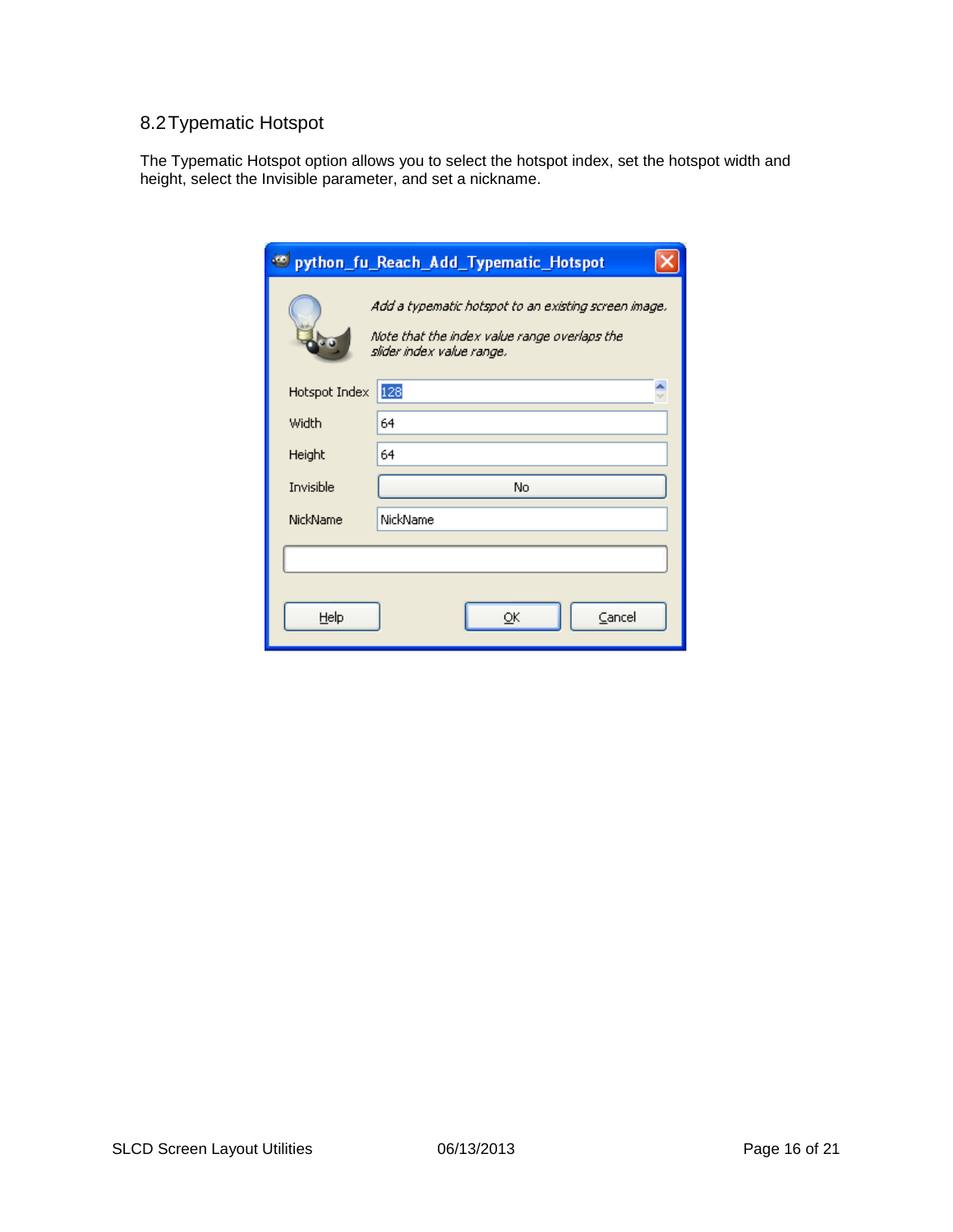### <span id="page-16-0"></span>8.3XY Hotspot

The XY Hotspot option allows you to select the hotspot index, set the hotspot width and height, select the No Beep (if applicable) parameter, and set a nickname.

|                          | e python_fu_Reach_Add_XY_Hotspot                                                                                                                                                                              |
|--------------------------|---------------------------------------------------------------------------------------------------------------------------------------------------------------------------------------------------------------|
|                          | Add an XY hotspot to an existing screen image.<br>Note that the index value range overlaps the<br>slider index value range.<br>Note that the No Beep feature is only available<br>with the SLCD5+ controller. |
| Hotspot Index            | 128                                                                                                                                                                                                           |
| Width                    | 64                                                                                                                                                                                                            |
| Height                   | 64                                                                                                                                                                                                            |
| No Beep<br>(SLCD5+ only) | No                                                                                                                                                                                                            |
| <b>NickName</b>          | NickName                                                                                                                                                                                                      |
|                          |                                                                                                                                                                                                               |
| Help                     | Cancel<br>ōκ                                                                                                                                                                                                  |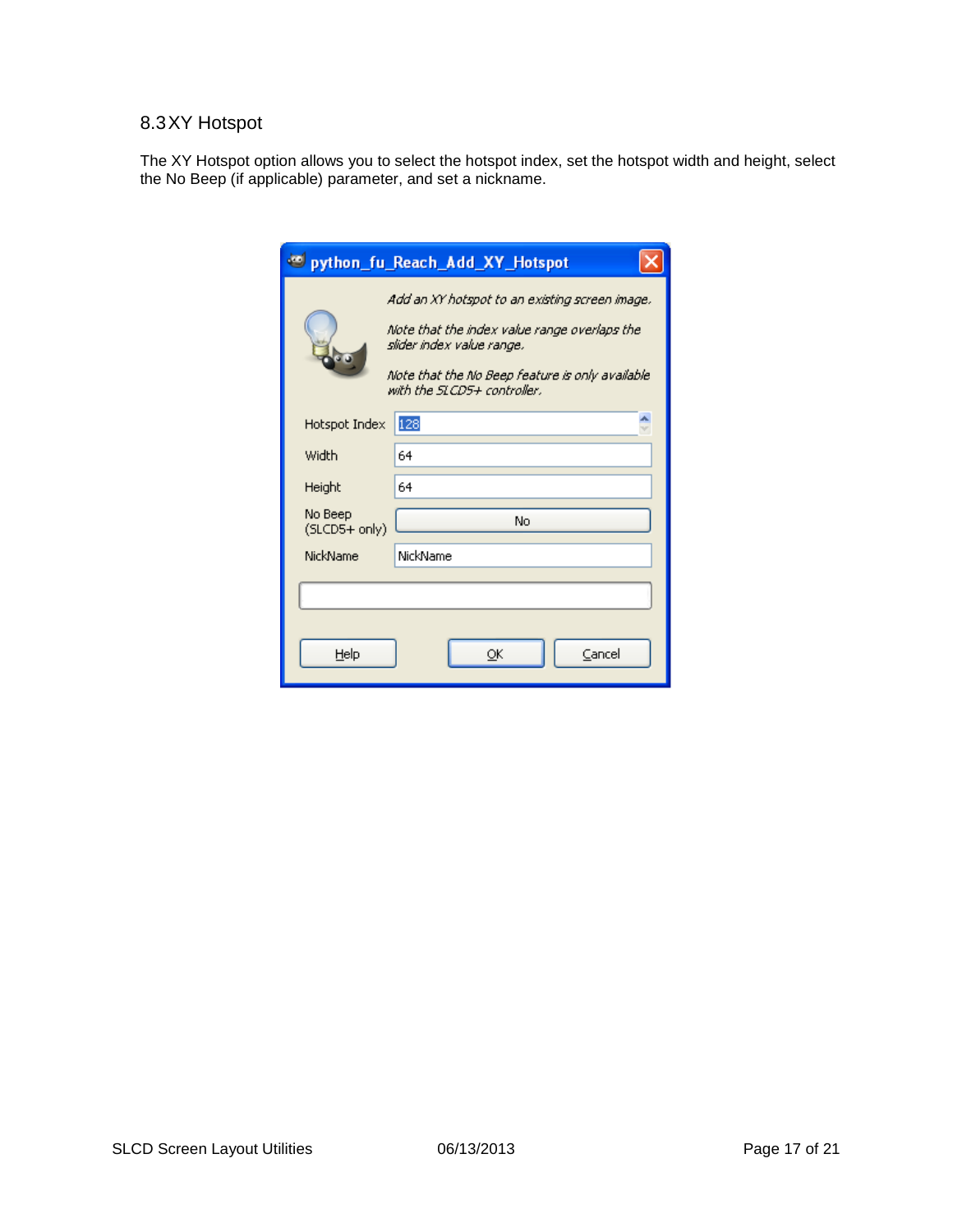### <span id="page-17-0"></span>**9 Add Meter**

To add a meter to the screen, select Create→ReachTech→Hotspot, then select Meter.

Note that in all meter options, you must ensure that the meter index is unique, and be aware that GIMP will tend to present the last-used meter index as a default.

The Meter option allows you to select the meter index, select the bitmap file name, set the minimum, maximum and initial range values, the minimum and maximum needle angle values, the needle color, the needle pivot point, up to 10 X/Y pairs to define the needle, and set a nickname. Needle X/Y pairs with a value of 99999 indicate the end of the needle point pair list.

| e python_fu_Reach_SLCD_Add_Meter |                                                                                                                                                                    |  |
|----------------------------------|--------------------------------------------------------------------------------------------------------------------------------------------------------------------|--|
|                                  | Add a meter to an existing screen image.<br>Bitmap file names are assumed to have numbers pre-pended,<br>as per the "Bitmap file naming convention" in the manual. |  |
| Meter Index                      | þ                                                                                                                                                                  |  |
| bitmap                           | 06_Meter_Speed.unc.BMP                                                                                                                                             |  |
| minVal                           | 1                                                                                                                                                                  |  |
| maxVal                           | 1                                                                                                                                                                  |  |
| initVal                          | 1                                                                                                                                                                  |  |
| minAngle                         | 1                                                                                                                                                                  |  |
| maxAngle                         | 1                                                                                                                                                                  |  |
| Needle Color                     |                                                                                                                                                                    |  |
| x0 (pivot)                       | 1                                                                                                                                                                  |  |
| y0 (pivot)                       | 1                                                                                                                                                                  |  |
| $\times 1$                       | 99999                                                                                                                                                              |  |
| y1                               | 99999                                                                                                                                                              |  |
|                                  |                                                                                                                                                                    |  |
| 73                               | ञ्ज                                                                                                                                                                |  |
| x10                              | 99999                                                                                                                                                              |  |
| y10                              | 99999                                                                                                                                                              |  |
| NickName                         | NickName                                                                                                                                                           |  |
|                                  |                                                                                                                                                                    |  |
|                                  |                                                                                                                                                                    |  |
| Help                             | ОК<br>Cancel                                                                                                                                                       |  |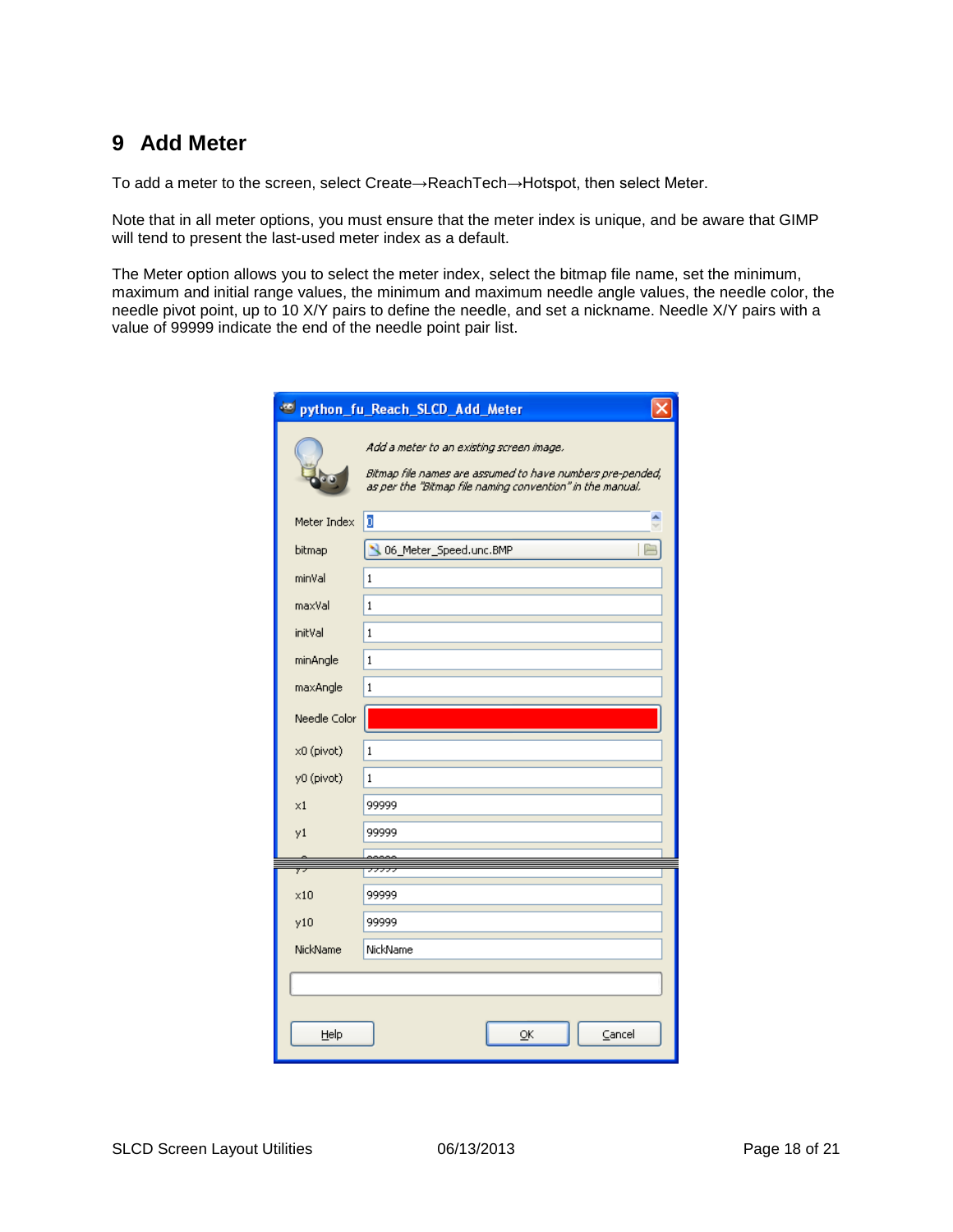### <span id="page-18-0"></span>**10 Add Slider**

To add a slider to the screen, select Create→ReachTech→Slider, then select Slider.

Note that in all slider options, you must ensure that the slider index is unique, and be aware that GIMP will tend to present the last-used slider index as a default. Also note that the slider index range overlaps the hotspot index range, so you need to track them both to ensure no collisions.

An additional note about slider index values: the index range is 128 – 255 (the same as for hotspots) but only eight sliders are allowed. The script will limit the range allowed but it will not limit the total number of sliders defined. That is your duty.

The Slider option allows you to select the slider index, select the background and knob bitmap file names, select the slider orientation and inversion parameters, set the slider high and low range values, and set a nickname.

|                   | e python_fu_Reach_SLCD_Add_Slider                                                                                                                                                                                                                 |
|-------------------|---------------------------------------------------------------------------------------------------------------------------------------------------------------------------------------------------------------------------------------------------|
|                   | Add a slider to an existing screen image.<br>Bitmap file names are assumed to have numbers pre-pended,<br>as per the "Bitmap file naming convention" in the manual.<br>Note that the index value range overlaps the<br>hotspot index value range. |
| Slider Index      | 128                                                                                                                                                                                                                                               |
| Background Bitmap | 04_slider2Back.unc.bmp                                                                                                                                                                                                                            |
| Knob Bitmap       | 10_sld_handle.unc.trF81F.bmp                                                                                                                                                                                                                      |
| Orient            | Horizontal<br>◉ Vertical                                                                                                                                                                                                                          |
| Invert            | Bottom/right is low<br>Top/left is low                                                                                                                                                                                                            |
| Hi Val            | $\mathbf{1}$                                                                                                                                                                                                                                      |
| Lo Val            | 1                                                                                                                                                                                                                                                 |
| NickName          | NickName                                                                                                                                                                                                                                          |
|                   |                                                                                                                                                                                                                                                   |
| Help              | Cancel<br>ОК                                                                                                                                                                                                                                      |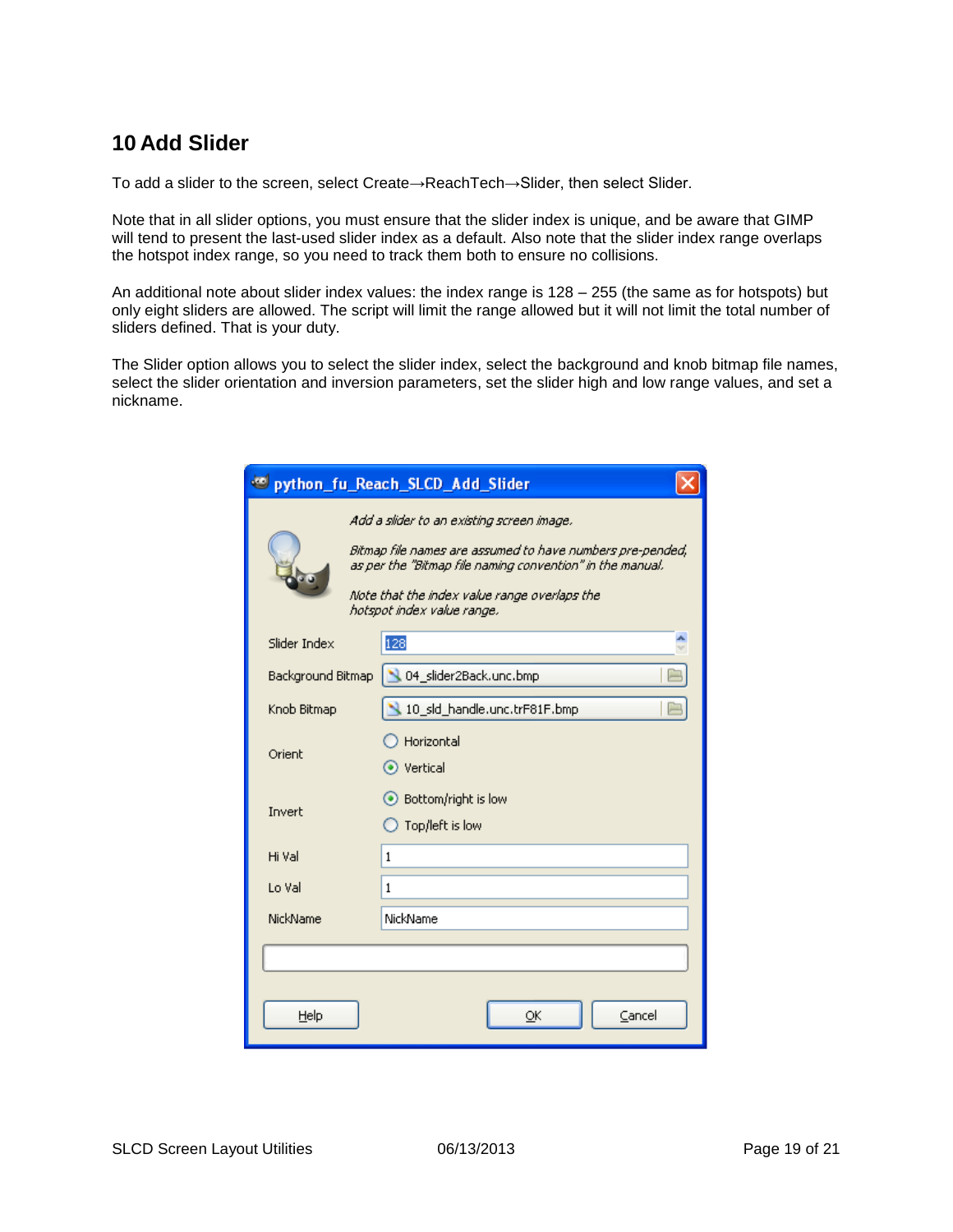### <span id="page-19-0"></span>**11 Output Macro**

To output the SLCD screen setup macro, select Create→ReachTech→Output Macro.

The Output Macro option allows you to use either the default file name of "slcd\_setup\_macro.txt" or to select another existing macro file. The macro file is assumed to be located in the same folder as all of the bitmaps used in this screen. You would then use BMPload to load the setup macro and the bitmaps to the SLCD.

The Output Macro option will also output a C-style include file containing literals for all nicknames defined. This allows your application to reference the screen items by nickname.

| python_fu_Reach_SLCD_Output_Macro                                                                                                                                                         |
|-------------------------------------------------------------------------------------------------------------------------------------------------------------------------------------------|
| Outputs the screen setup macro for all defined items.<br>NOTE: Creates the file named:<br>C:\Documents and Settings\Ralph\My Documents\GIMP<br><i>LavoutTutoriallsicd setup macro.txt</i> |
| Macro File<br>  slad_setup_macro.txt                                                                                                                                                      |
|                                                                                                                                                                                           |
| Cancel<br>Helo                                                                                                                                                                            |